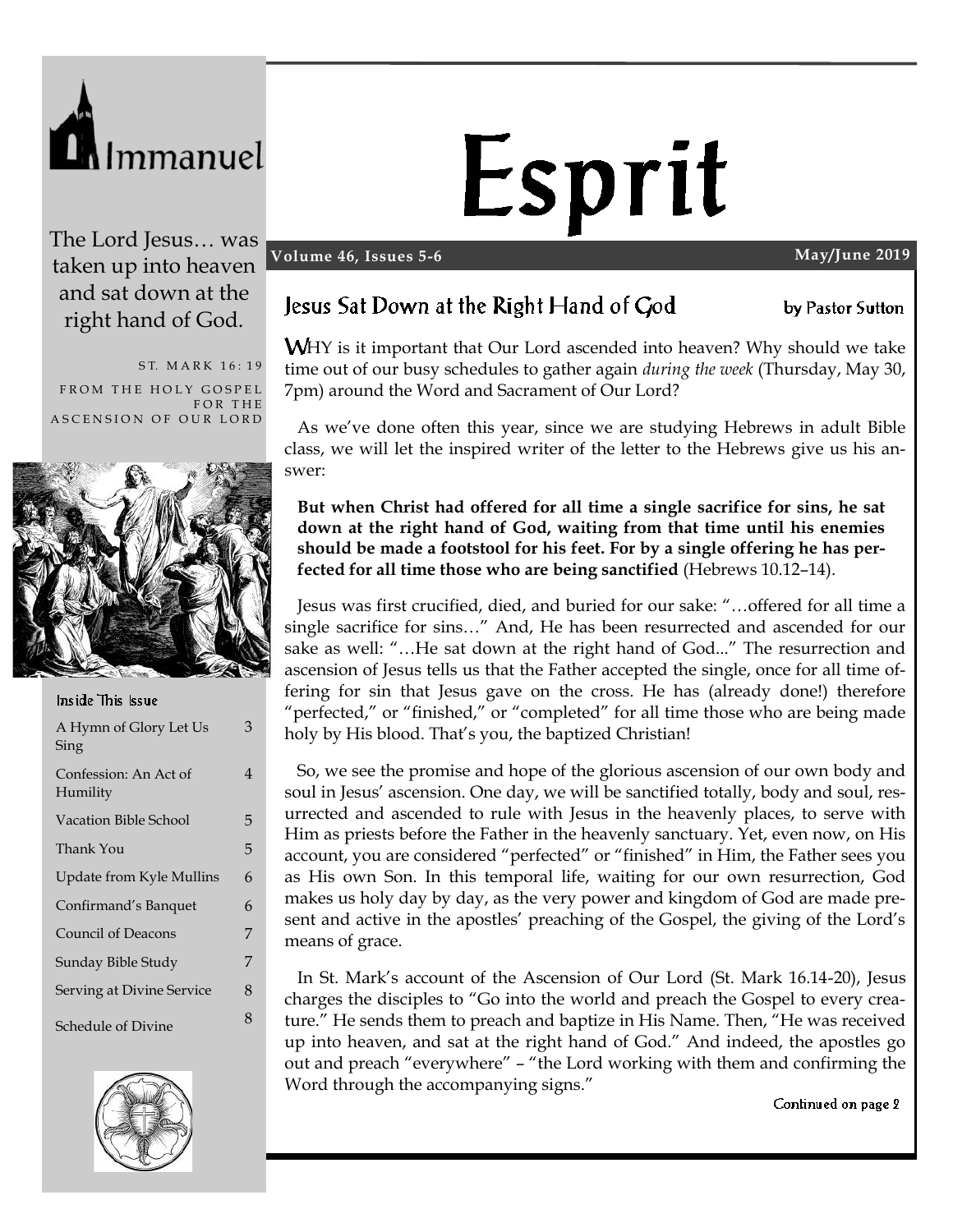### Immanuel Evangelical Lutheran Church

IELCTH.org

ielcth

@ielcth

@ielc\_th 645 Poplar Street Terre Haute, IN 47807-4203

> Phone: 812.232.4972 Fax: 812.234.3935

**Rev. Jacob R. Sutton**, *Pastor* pastor@ielcth.org

**Rev. Gary W. Schultz**, *Kantor* kantor@ielcth.org

> **Rev. Philip G. Meyer,** *Pastor Emeritus*

**Sem. Simeon J. Cornwell,** *Vicar* vicar@ielcth.org

> **Stacy Gibbens***, Administrative Assistant* stacy.gibbens@ielcth.org

Esprit is the informational and educational newsletter of Immanuel Evangelical Lutheran Church.

*Esprit de corps* indicates a sense of union and of common interests and responsibilities, as developed among a group. Our community of Immanuel is centered in the Lord Jesus Christ as He comes to us in the Holy Scriptures and the Sacraments.

Immanuel Evangelical Lutheran Church is an historic and centrally located parish—called, gathered, and strengthened by Christ's Word and Sacraments confessional in doctrine, evangelical in orientation, orthodox in liturgy, cosmopolitan in membership; serving the Terre Haute community and the students of Indiana State University and Rose -Hulman Institute of Technology, and reaching out to the nations since 1858 as a parish of the Lutheran Church—Missouri Synod.

#### (Continued from page 1)

 St. Luke's Gospel says that when Jesus ascended, the disciples returned to Jerusalem "with great joy." They are not sad that Jesus departed into some unknown, dark corner of the cosmos. No, they are joyful that Jesus is present to them and for them in a new and powerful way, and permanently among them through His Spirit and the Means of Grace.

 Christ can now be everywhere for all of His people. This is the definition of being seated at the "right hand" of God the Father. Jesus rules His Church in His "offered for all time" flesh, "working with" the faithful preaching of the apostles. The ascended Christ today stands behind the faithful Christian pastor preaching His Holy Gospel, and giving out His Body and Blood for the forgiveness of sins.

 St. Paul says in his letter to the Ephesians that all are made one in Christ, through our Baptism into Him. This is the same as Hebrews saying we are "perfected" or are being "sanctified." In Christ, grace is given us "according to the measure of Christ's gift" – where Christ has gone, there we too shall go. More reason to be joyful. We will attain "to mature manhood, to the measure of the stature of the fullness of Christ":

**Therefore it says, "When he ascended on high he led a host of captives, and he gave gifts to men." (In saying, "He ascended," what does it mean but that he had also descended into the lower regions, the earth? He who descended is the one who also ascended far above all the heavens, that he might fill all things.)** 

**And he gave the apostles, the prophets, the evangelists, the shepherds and teachers, to equip the saints for the work of ministry, for building up the body of Christ, until we all attain to the unity of the faith and of the knowledge of the Son of God, to mature manhood, to the measure of the stature of the fullness of Christ** (Ephesians 4.7-12).

 The promise of our glorious resurrection and ascension in Christ to come – a promise that gives us comfort for today and a blessed, joyful, and certain hope for every tomorrow! Time to hear this good news and receive the body and blood of Christ once offered on the cross, now risen and ascended to the right hand of the Father! Put Thursday, May 30, at 7pm on your calendar now! See you then!



 In Christ, our risen *and ascended* Immanuel, Pastor Sutton **®**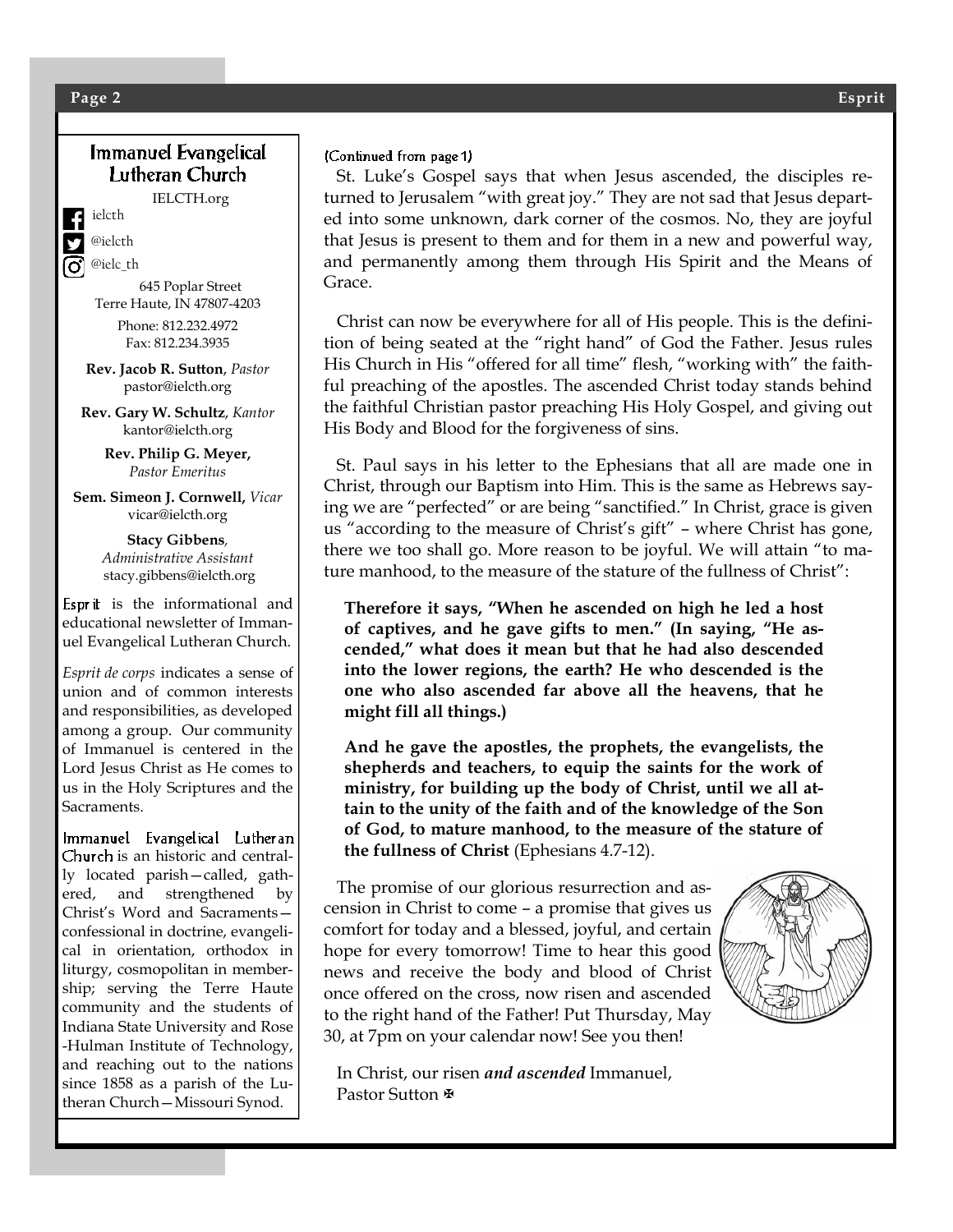## A Hymn of Glory Let Us Sing by Kantor Schultz

HE expressive hymn, "A Hymn of Glory Let Us Sing" (493) is sung at the Ascension Divine Service during the Gospel Procession, as the Gospel book is carried down the aisle, led by the crucifer and torchbearers.

 This glorious sight in Divine Service on such a high Feast calls to mind the glorious sight observed by those who saw Christ's Ascension.

 The hymn reminds us that this is more than just remembering a historical event. This history is important for us, as we are joined together with Christ as He is present to teach us in His Word and feed us His Supper at Divine Service. Stanzas 1-4 recall the history as presented in Acts 1, and that He will return again: "Hereafter Jesus you shall see, Returning in great majesty." We recall Christ's presence for us at the right hand of the Father to intercede for us.

 Stanza 5 then connects this message to us. This is our hope for life now, even as we wait for eternal life with Christ in heaven:

"Be now our joy on earth, O Lord, And be our future great reward… Then, throned with You forever, we, Shall praise Your name eternally, alleluia!"

It is history, to be sure, but it is more than that: it is our life in Christ!

 One stanza omitted from our hymnal continues this theme, connecting our life to Christ's ascension:

"Oh, grant us thitherward to tend, And with unwearied hearts ascend, Unto Thy kingdom's throne, where Thou, As is our faith, art seated now."

 This hymn connects us with Christians a millennia ago, and all of those who have sung it since. The oldest copy of the hymn is from the



eleventh century with the first line "*hymnum canamus gloriae*." It is ascribed to be authored by the Venerable Bede (673-735). Bede spent most of his life as a monk in Jarrow, England, where he studied and taught history and theology. He is best known for his *Ecclesiastical History* 

*of the English People*. His collection of hymns, *Liber hymnorum diverso metro sive rhythmo*, no longer survives, although fourteen of his hymn texts do.

 As we sing this hymn together on Ascension Day, think of what Good News Christ's Ascension is for us now, even as we look forward to being in His presence in heaven!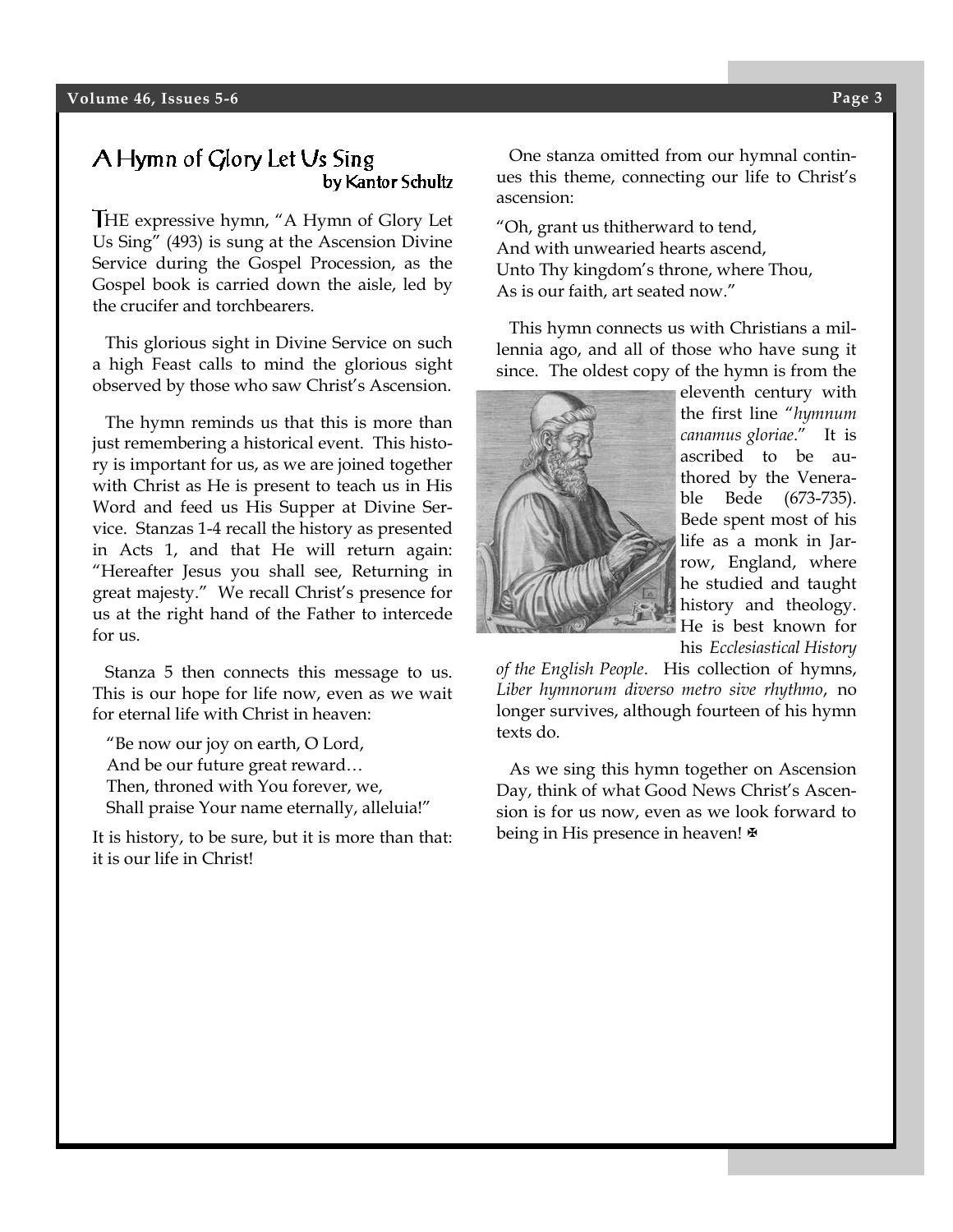#### Confession: An Act of Humility by Vicar Cornwell

N our world, admitting one's failures and mistakes is seen as a sign of weakness. We are more prone to cast the blame on others or to deny any accusation.

 The reason for this is found in the account of our first parent's fall into sin. If you remember, right after eating the fruit that they were forbidden to partake of, God asks Adam what he had done.

 Adam's response is to cast blame upon Eve and even God Himself: "The woman whom You gave to be with me, she gave me fruit of the tree, and I ate" (Genesis 3.12). He has forgotten very quickly how just before this he had extolled God for such a great gift: "This at last is bone of my bones and flesh of my flesh" (Genesis 2.23).

 Eve falls into the same trap, as she casts blame upon Satan. It calls to mind that famous saying: "The Devil made me do it!"

 So we can see one result of sin: that it now causes our first reaction to be that of casting blame upon others. Just watch one episode of any court television show and you will quickly realize this sad reality.

 However, there is another downside of sin, which is that it brings shame. In reality, this is most likely why one is wont to cast blame upon someone else before taking it upon himself or herself.

 Adam and Eve's initial reaction after sinning was an attempt to cover themselves up: "Then the eyes of both were opened, and they knew that they were naked. And they sewed fig leaves together and made themselves loincloths" (Genesis 3.7).

Furthermore, when they hear the sound of God walking in the cool of the day, they hide themselves (Genesis 3.8)! The sound that in the past would have brought nothing but delight and joy now caused fear and shame.

 Adam and Eve knew that they could not stand before a holy God. They were doomed. Their attempts to cover themselves and hide from God were futile. Once confronted with their sin, their failure, the blame game begins (Genesis 3.9-13).

 This sad effect of sin has its roots in us as well. Next time you make any mistake and someone confronts you with it, pay attention to your gut-reaction. Most likely, it will be to either run or blame someone else.

 So what is the solution to this problem? The solution is found in the practice of Confession and Absolution. I am not suggesting that every time we sin we seek Private Confession and Absolution with the pastor, since we would shortly realize, as did Luther, that this would comprise our whole day.

 Nevertheless, I am suggesting that when we sin against others, instead of trying to hide or cover up these failures we admit them and ask for forgiveness. That we daily repent in our prayers to God for our countless sins (Psalm 19.12).

 Lastly, that we start to make Private Confession and Absolution a habit. Perhaps we start with once a month (third Thursdays of the month, 5-6pm). Then we can work our way up to once a week, in preparation to receive our Lord's body and blood.

 Confession is an act of humbling oneself. We will be humbled one way or another. Just as God found Adam and Eve despite their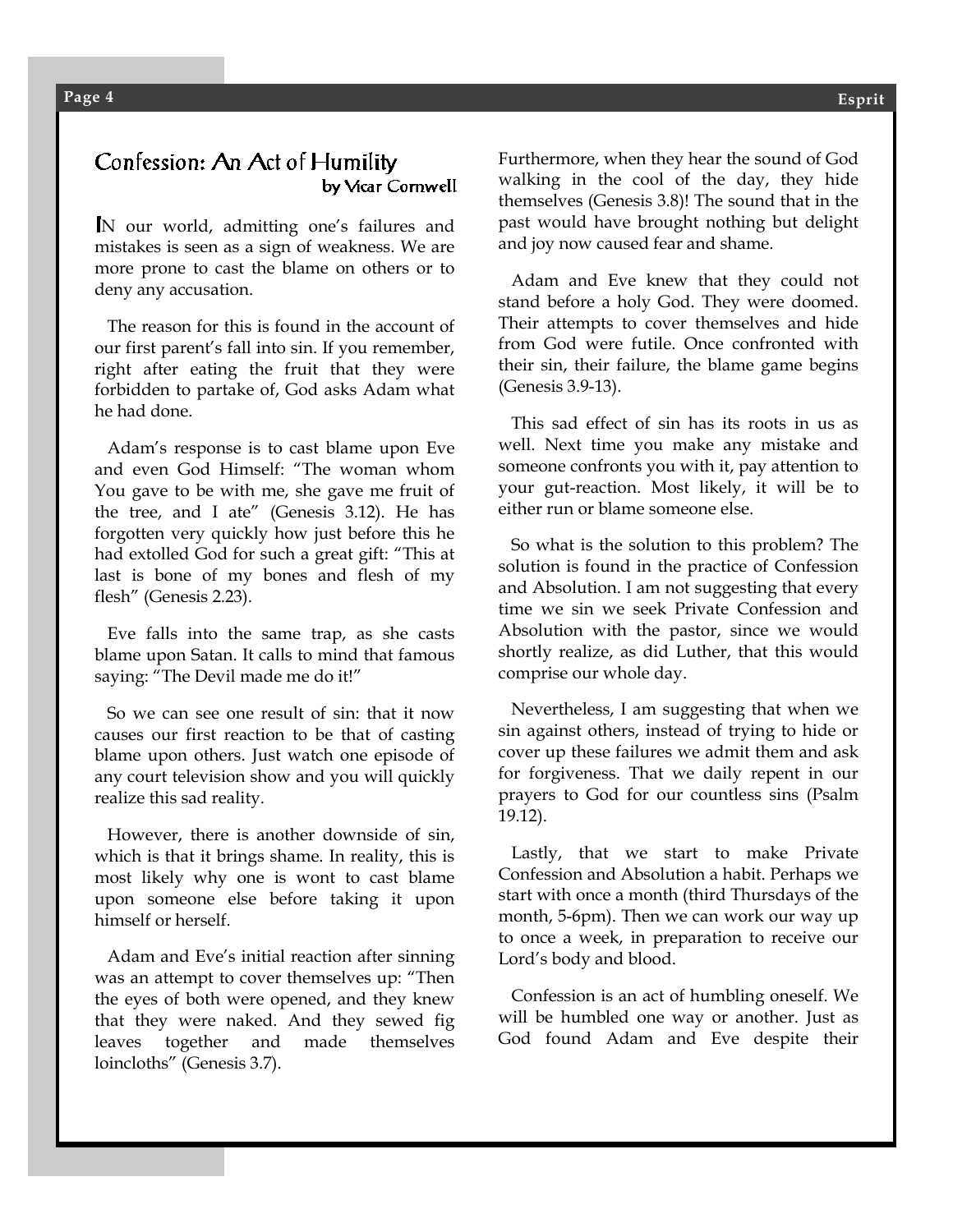attempts to hide, so we will also have to answer one day to God for what we have done. But why would we hide and try to cover ourselves up with pathetic fig leaves when our Lord offers a better garment?

 For just as God covered Adam and Eve with animal skins (showing that a death would finally cover their nakedness and shame) so too our Lord, Jesus Christ was stripped of His

**Esprit** us to stand before God unashamed and clothing and shamefully nailed to a cross. Thereby obtaining for us a garment that allows confident.

 This confidence has been given to you in your Baptism. You now have Christ's righteousness. Continue to use it! Confess daily and receive the abundant forgiveness won through the suffering and death of our Lord, Jesus Christ.

# Vacation Bible School 9019

ACATION Bible School will be June 17-21. We will need volunteers to help with teaching, crafts, snacks, and recreation activities. Please let Vicar Cornwell know how you can help.

 This year's theme is "We All Believe." What the Father abundantly promises, Jesus the Son graciously provides in His death and resurrection for you, and then the Spirit joyfully brings all that to you in the Word and Gifts of Jesus. That's what the Apostles Creed confesses from the Holy Scriptures.

 Invite your family, friends, and neighbors to attend. Free registration will be available on our website. <sup>₩</sup>

# Thank You to Our Musicians

HANK you to those who have sung in the Adult Choir or served as soloists recently: Peter Bertermann, Colleen Davis, Joe Eckardt, Faith Fenner, Rachel Gibbens, Arlington Hayne, Emily Royer, Kristin Schulz, Karie Sutton, Jodi Tate, Kathy Todd, Conner Walts, and Hannah Wineinger.

 Thanks also to those who have played instruments: Rigo Barrozo, *cello*; Karie Sutton, *clarinet*; Conner Walts, *flute*; Adam Sutton, *piano*; Pearson Tate, *timpani*; Ron Dunbar, Arlington Hayne, Noah Sutton, *trumpet*.

 The choir is an enjoyable way to assist in the proclamation of the Gospel at Immanuel as we sing about the life and work of Christ for our salvation. We are in need of more singers! Now is a good time to join us as we prepare to sing for the remainder of the Easter season, including the feasts of Ascension, Pentecost and Trinity. Rehearsals begin again on Wednesday, May 1 at 7pm.  $\blacktriangleright$ 



#### by Kantor Schultz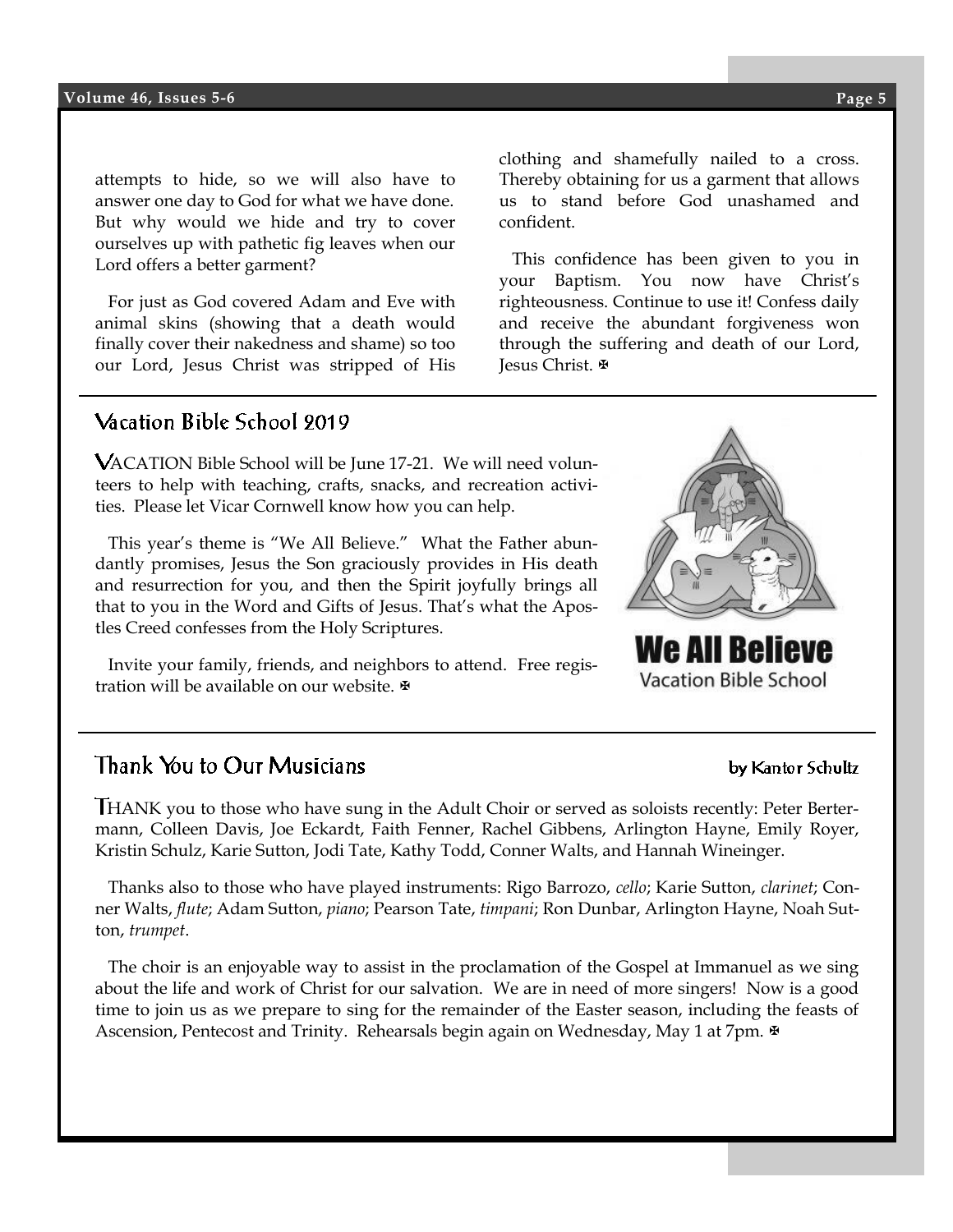# Update from Seminarian Kyle Mullins

EAR brothers and sisters in Christ at Immanuel,

 I hope all is well. I wanted to extend my thanks to you for the support you have provided my family and me as well as give a short update on things here at the seminary.

 I am now in the middle of my third quarter here. I am currently enrolled in nineteen credit hours, but thanks to your support a significant amount of monetary stress has been taken away, allowing me to devote more time and attention to my studies.

 With the increase in class work, I have also been blessed with many new opportunities at the seminary and at my field work church. I was recently elected to the student body council for next year, and have signed on to assist my field work church over the summer by teaching the children's Sunday School and assisting with shut-in visits.

 In terms of personal life, our son, Simeon, is now going on five months old and has recently found his voice! Thankfully he has started sleeping through the night, giving us some much needed rest. Nicola and I are currently saving up to take a trip to visit my in-laws this summer so that they can spend some time with their grandson. This would not be possible without your assistance in supporting my seminary costs.

 Again, thank you so much for the support you provide for my family and me.

 In Christ, Kyle Mullins <sup>®</sup>

*Please join in the celebration as we honor our Confirmands*

*Noah Schulz Juniper Stephens*

*Confirmands' Banquet Saturday, May 4, 2019 6pm*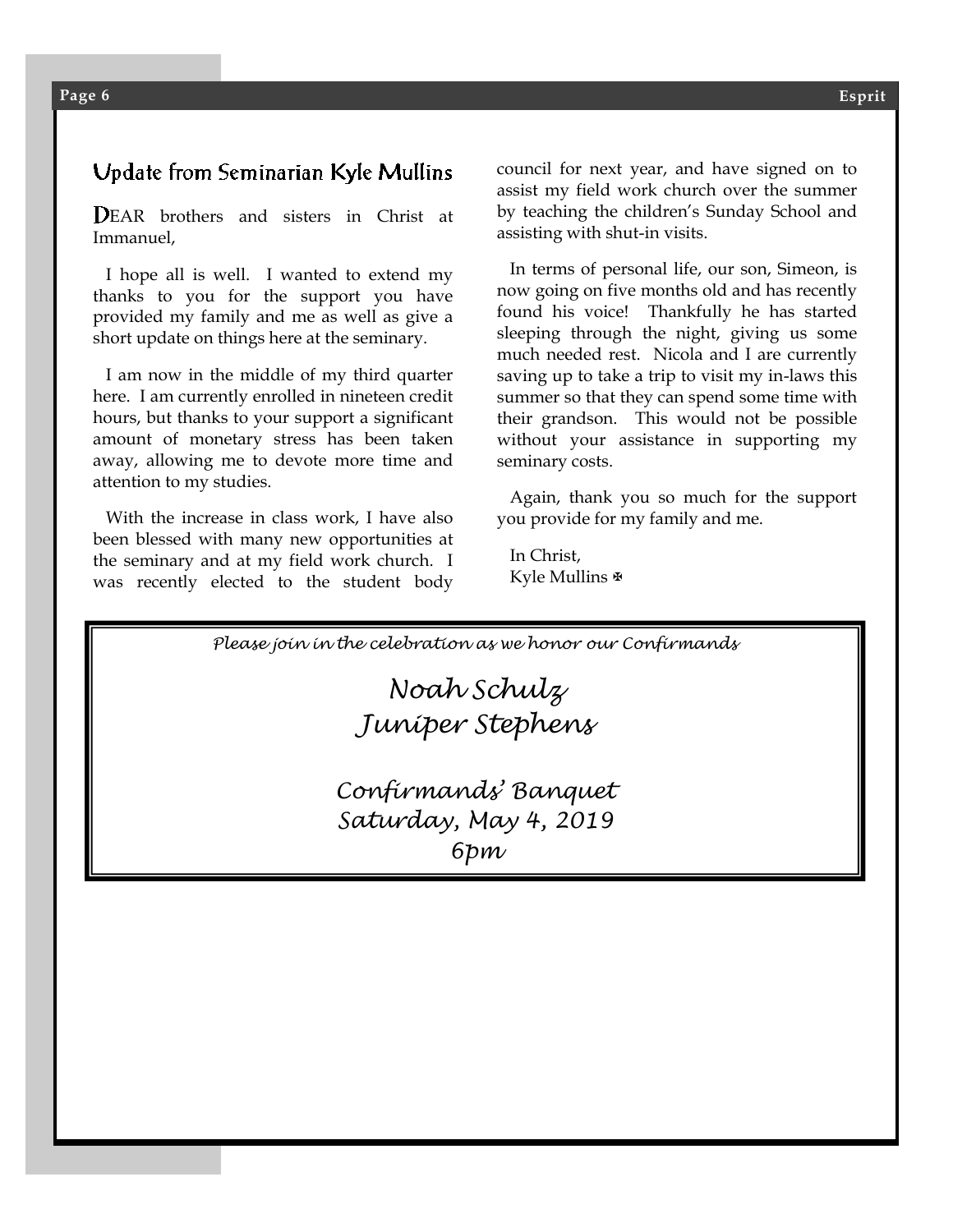### Council of Deacons Report by Richard Monday

HE April 13 meeting opened with meditation on the Word of God, in which Pastor led a prayer for the congregation, followed by the study of the Lutheran Confessions, the Formula of Concord, Solid Declaration, Article VII on the Lord's Supper.

 Pastor Sutton reported no membership changes since the last meeting. Pastor discussed upcoming events in the congregation's calendar, and led a discussion on building use and wedding policies. Vicar Cornwell highlighted the District Men's Retreat in early April at Camp Lakeview. The Deacons discussed possible re-arranging of their assigned areas of responsibility.

 In ongoing business, Kris Wineinger updated planning for the new front lawn landscaping.

#### Kris Bilyeu reported on the progress of the new church library and conference room.

Board Reports:

 **Education**: Vacation Bible School is set for the week of June 17-21. The curriculum has been obtained.

 The next regular meeting of the Council of Deacons is Saturday, May 4, at 7am in the Parish Center. Other communicant members who wish to meet with the Council of Deacons to discuss special concerns, needs, or requests should make arrangements with the Chairman of the Council of Deacons prior to a scheduled meeting.  $\blacktriangleright$ 

# Sunday Adult Bible Study - 9am

| May 5  | Hebrews 11.1-31 People of Faith (continued)<br>Now faith is the basis of things hoped for, the evidence of things not seen" We will review with<br>the inspired author of Hebrews the divinely attested people of faith from the foundational story of<br>God's people in the Old Testament. Three cases from the journey of Israel into the promised land as<br>types of deliverance.                                                               |
|--------|------------------------------------------------------------------------------------------------------------------------------------------------------------------------------------------------------------------------------------------------------------------------------------------------------------------------------------------------------------------------------------------------------------------------------------------------------|
| May 12 | The Achievements and Suffering of Faithful People<br>Hebrews 11.32-40<br>Hebrews makes a passionate appeal to Christians to regard themselves imaginatively as part of<br>a heroic community with divine backing, rather than a despised minority of contemporary society,<br>and to identify themselves emotionally with all the host of the named and nameless people of faith<br>who bear witness to God both by what they achieved and suffered. |
| May 19 | Hebrews 12.1-2 <b>All Eyes on Jesus</b><br>Hebrews appeals to the imagination of Christians by painting a vivid scenario of them as runners<br>in a race with the support of an appreciative crowd of spectators, and with Jesus, the only runner<br>who has reached the end of the race.                                                                                                                                                            |
| May 26 | Hebrews 12.3-17 Participation in God's Holiness<br>The members of the Christian congregation are depicted as students who are instructed by God<br>and trained by Him with His word, so that they can run the race of faith with endurance.                                                                                                                                                                                                          |